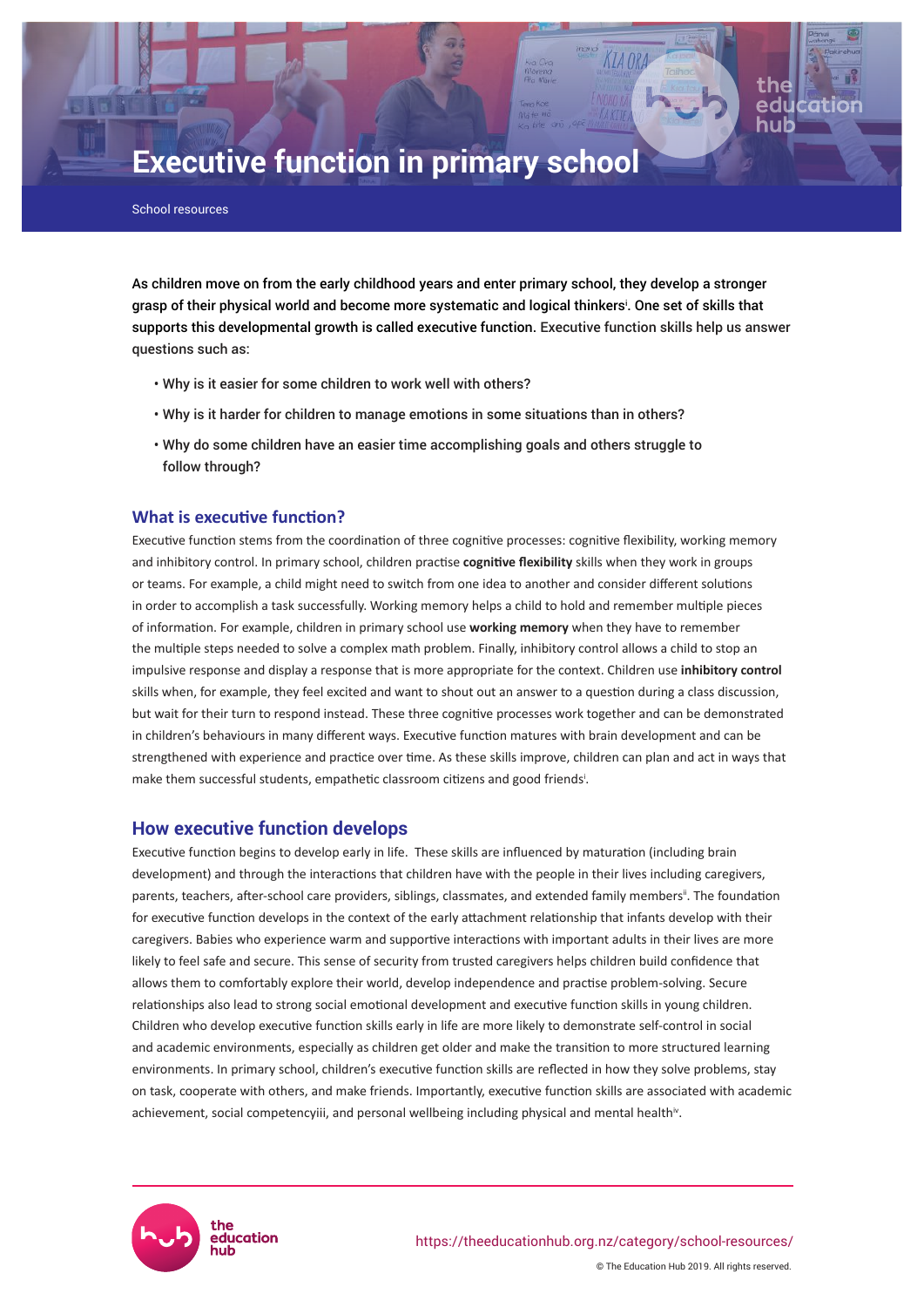# **Strengthening executive function skills**

Forming warm and responsive relationships with children is important for their executive function development. In particular, providing comfort when children are distressed or need support helps to scaffold executive function skills. Classroom environments that support the development of strong executive function skills have many characteristics in common<sup>ii</sup>. These include:

- Safe spaces for children to take time to calm down after stressful events
- Encouragement for children to self-monitor their own behaviours
- Clear expectations for children's behavior
- Organised classroom environments
- Consistent methods of discipline that set boundaries (without being punitive), focus on teaching children about the consequences of their actions, and offer alternatives to inappropriate behaviour

Importantly, executive function skills can be improved<sup>iv</sup>. The most effective way to bolster executive function skills is to teach them in daily activities, provide children with opportunities to practise them across multiple settings, and offer supportive feedback. The following are especially important for stimulating effective executive function skills in primary school:

- Providing a positive and supportive school climate for every student
- Integrating the opportunity to practise executive function skills in academic content and during social interactions
- Training teachers to model, reinforce, and teach executive function skills in supportive ways
- Promoting effective executive function skills in teachers and after-school staff
- Supporting parents so that they can scaffold their children's executive function development at home

## **Strategies for improving executive function skills**

Executive function skills can be taught and improved, and primary school teachers serve an important role in helping children develop these skills. There are a number of strategies that teachers and caregivers can use to promote executive function skills in children. These include fostering positive relationships, organising the classroom environment, and providing opportunities to practise skills through games, goal-setting, and self-monitoring. Engaging families in efforts to promote children's executive function skills can also help children to practise skills across home and school settings

**• Structure the classroom environment to support executive functions skills.** Children in primary school are expected to follow daily classroom routines and follow a set of school rules. One way to foster executive function skills is by making sure the classroom is organised and that rules and routines are clearly communicated (for example, post the daily schedule on the wall so that children know what is happening at different times, and offer reminders throughout the day). In addition, ensure that children have the necessary classroom materials for successful learning (such as scissors and sharpened pencils) available in an accessible location.

As children navigate the demands of a typical classroom, preparing children for transitions helps them to practise their executive function skills. Let children know what is coming next and set up a cue or signal that lets them know a transition is coming. For example, in younger primary school classrooms, teachers might flicker the classroom lights or use music to signal that a transition to the next activity is



© The Education Hub 2019. All rights reserved.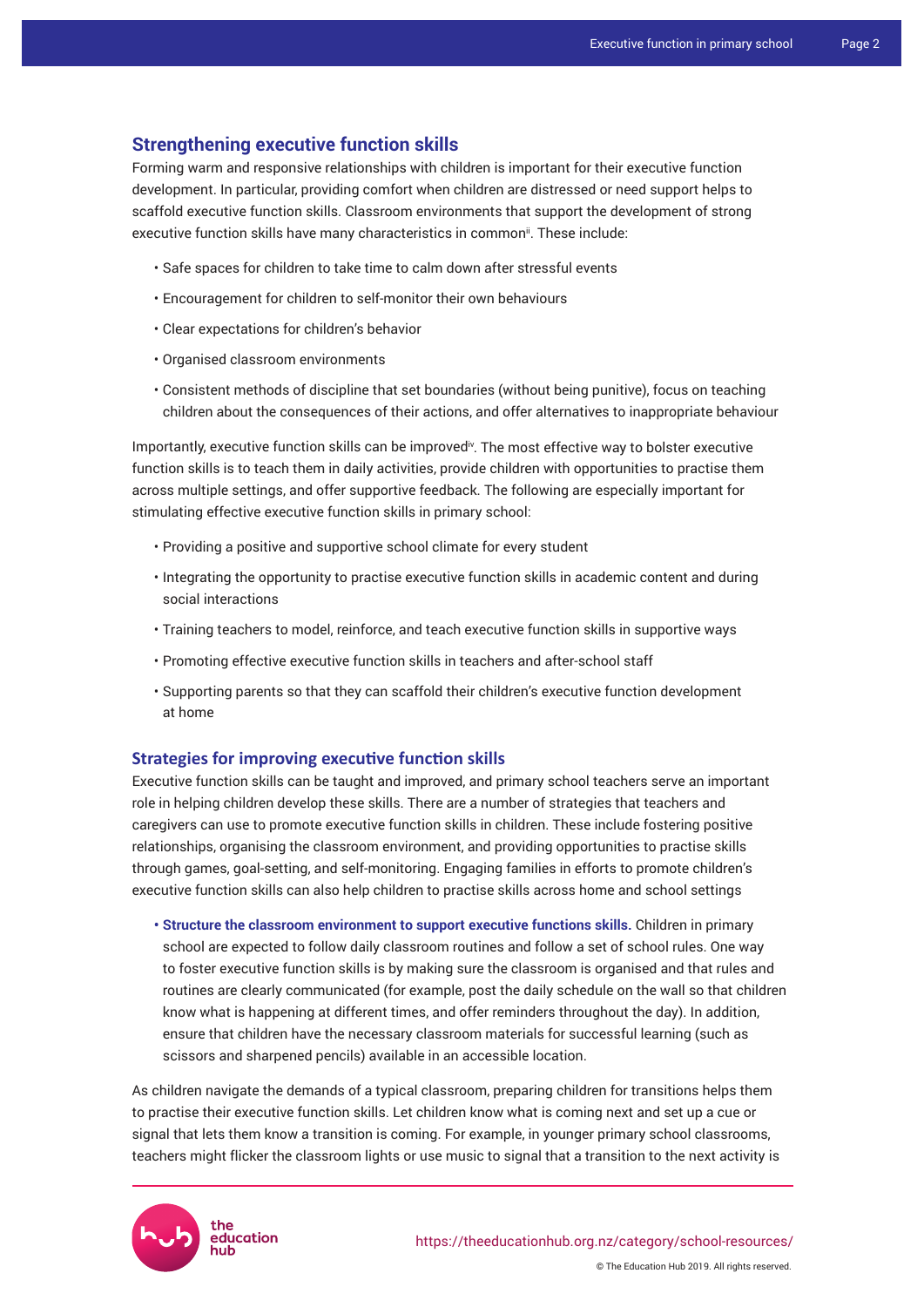coming. They might also use verbal cues, such as chanting '1,2,3' to which children respond with 'all eyes on you!' Teachers with older children may rely more on children to notice the cues during more disruptive moments in the classroom, so they can use cues like quietly raising their hand and waiting for children to notice and raise their own hands to signal they are paying attention and ready to regain focus.

Introducing **mindfulness** into the classroom can be helpful in creating a supportive environment. Embedding quick and easy strategies children can access throughout the day can help children navigate their own executive function skills. Teachers can begin by introducing breathing techniques that children can practise and use in and outside of challenging moments throughout the classroom day. To help younger children begin to understand mindfulness practices, teachers can show a Sesame Street video and practise belly breathing along with Elmo. For older children, teachers can introduce daily journaling as a strategy to help children work through their emotions or reflect on difficult tasks or interactions with peers.

- **Foster positive teacher-child relationships.** Throughout our lives, relationships serve as a foundation for learning and growth and the **teacher-child relationship** can be especially helpful in the development of children's executive function skills. Teachers can foster positive relationships with children in primary school in many ways. For example, many teachers check-in individually with students when possible to see how children are doing and to monitor their progress. Morning meetings and talking with children during individual work time are opportunities to ask how children are feeling, what they are struggling with, and what they might be looking forward to that day. For older children, teachers can ask students about their goal for their day and to report any progress that they have made on projects or other goals. This can turn into a deeper discussion around goalplanning and what steps children might need to take throughout the day to achieve their goals.
- **Build children's autonomy and independence**<sup>v</sup> . For younger children, having opportunities to lead or share their individual ideas is important. One simple way to embed this in the classroom is to hold morning meetings or sharing circles that allow students to share their feelings or respond to a specific question or prompt (for example, 'How are you feeling about the math test we have tomorrow?'). Brainstorm strategies together for managing feelings that children share (for example, you might ask 'What is something you could do if you are feeling worried? What could you do to help a friend who is feeling nervous?'). To support autonomy in older children, create situations throughout the day where children need to first rely on their own understanding of a task and then share that understanding in a small peer group. For example, teachers can ask children to work in small groups to solve a math problem or do a science experiment using written directions before having a larger group discussion.

#### **• Continue to explicitly teach executive function skills and allow children multiple**

**opportunities to practise these skills.** For younger children, a fun and engaging way to practise children's executive function skills is through music and movement-based games. The key to introducing these skills through games is to give children multiple opportunities to practicse the basic skill (such as freezing when the music stops) but to enhance each game by increasing the complexity and introducing new cues to further children's practice of executive function skills. Interventions such as [Red Light, Purple Light!](https://workspace.oregonstate.edu/course/red-light-purple-light-a-self-regulation-intervention-program)<sup>vi</sup> include a series of music and movement-based games that can easily be introduced into large group settings with few materials. For example, in the Red Light, Purple Light game, when teachers first introduce it, they serve as the 'stoplight' and hold up different coloured circles that tell children when to start or to stop an action. As children begin to master a basic variation of the game, teachers can add in levels of complexity by changing the cues or the actions children do (such as hopping on one foot and touching their nose). Teachers can

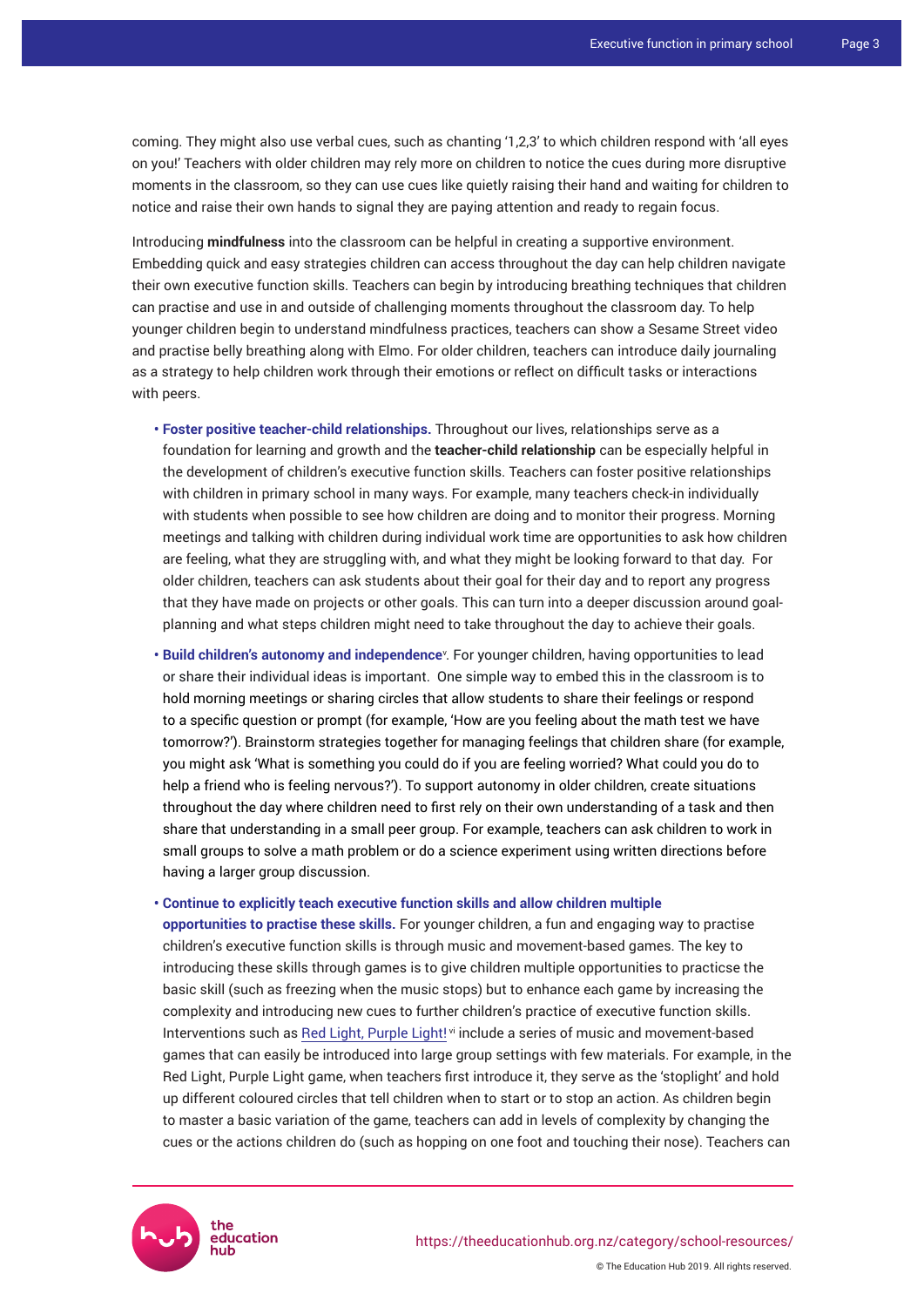introduce different shapes, numbers, or letters to cue children when actions start and stop. At each level of complexity teachers can also encourage children to serve as the leader or 'stoplight'.

For children in the older primary years, engage them in **self-reflection** and **self-monitoring** practices. For example, ask children to plan an activity they would like to create in the next week. Ask children to write out the materials they will need and what steps they will take to accomplish their project. Then have children monitor and write down their progress each day as they work on the project. Once children complete the project, ask them to reflect on what they did and if it matched the plan they made. Did they need to make any changes? Were the materials enough to complete the project in the way they intended to? Creating and self-reflecting on their experiences will help them tap into executive function skills and complete projects.

To encourage self-monitoring, set-up activities that require children to work towards a long-term goal while asking them to monitor their progress throughout the task. For example, create a classroom reading challenge where children are tasked with reading a certain number of books within a given time period (such as a 40 book challenge over the year). Ask students to be responsible for staying organised and tracking their progress each week. Throughout the challenge, check-in with students and ask them about how things are going. When students experience challenges in completing the project, work together to problem-solve and have other students suggest strategies that have worked for them.

- **Use modeling and positive reinforcement of executive function skills.** Share aloud the decisions you make throughout the day. Even sharing every day actions can help younger children learn decisionmaking skills (for example, 'It looks like it's raining so I'm going to get my coat so that I don't get wet'). It is also important to look for ways to model your own executive function skills throughout the day. Talk with children about the importance of being organised when you set up the classroom and routines for the class. In addition to modeling your own executive function skills, it can be helpful to acknowledge when you see children practising these skills.
- **Encourage families to be involved in student learning**. Working with families to support children's executive function skills is key. One way to extend their classroom learning at home is by sharing with families the benefit of executive function skills along with resources explaining what these skills are and how they can be practised at home. Invite families to think about ways that they can model their own executive function skills. For example, as they are planning dinner, they can talk through that process with children or even consider asking children to help plan the meal with them. In addition, families can make a weekly schedule together and post it where everyone can see it. If children help develop the schedule, they are more likely to remember what they need to do and can practise planning and being organised. All of these are important for executive function skills.

Children can also bring their learning home by teaching their family members the executive function games they play at school. Teachers can use this as a classroom activity by having children pick their favourite game or activity from school and asking them to create a handout to share with their families about how to play the game or do the activity. For older children, teachers can ask children to identify for their family members how the games help exercise their executive function muscles! Once children have completed their handouts, teachers can compile them and make a booklet to send home with all the ideas they came up with.